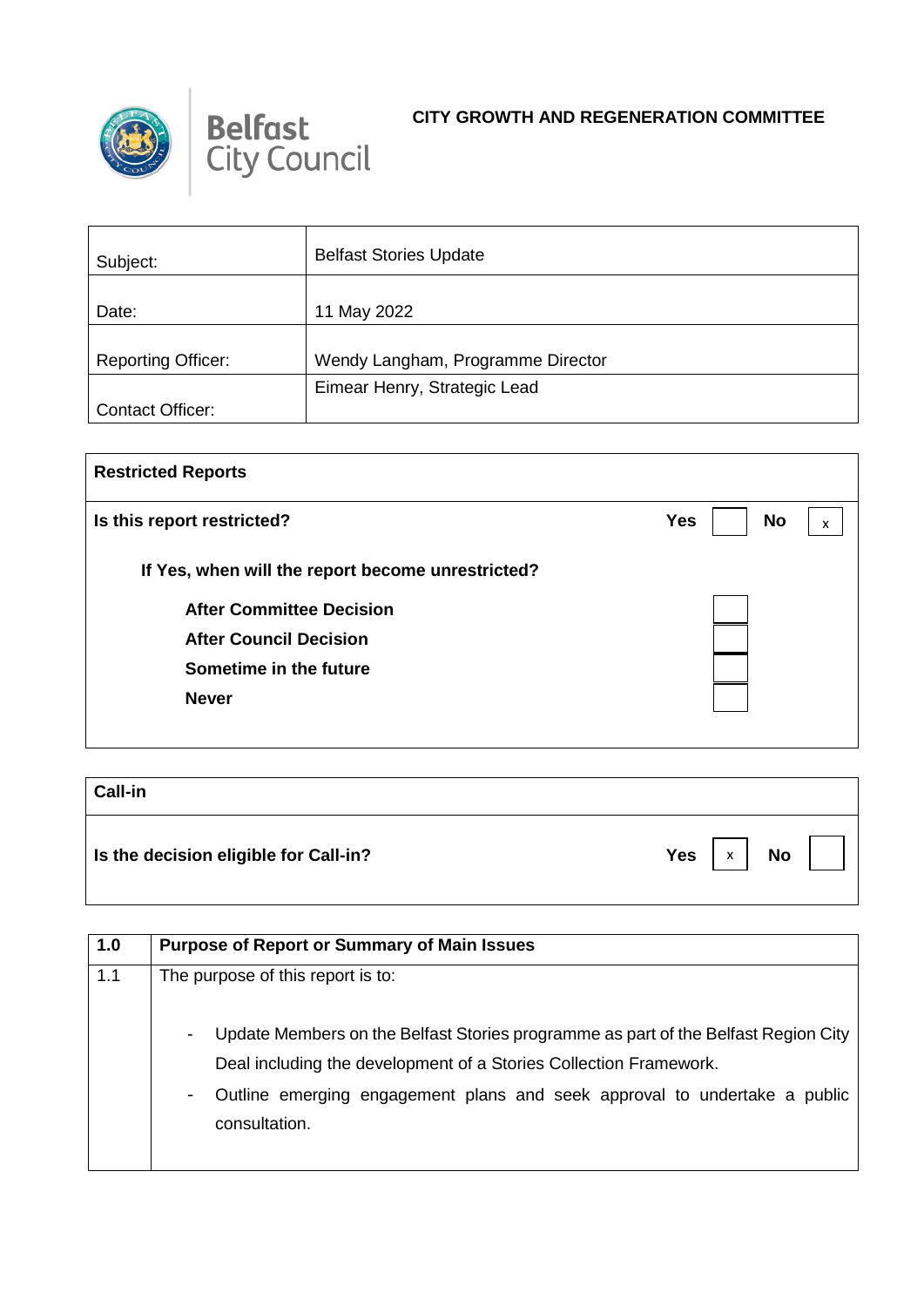| 2.0 | <b>Recommendations</b>                                                                                                                                                                                                                                                                                                                                                                                                                                                                                  |
|-----|---------------------------------------------------------------------------------------------------------------------------------------------------------------------------------------------------------------------------------------------------------------------------------------------------------------------------------------------------------------------------------------------------------------------------------------------------------------------------------------------------------|
| 2.1 | The Committee is asked to:<br>Note the contents of this report and progress against Belfast Stories programme of<br>work.<br>Agree to complete a public consultation exercise to include elements of the Stories<br>Collection Framework as set out in Appendix 1.<br>Agree to hold a Members' workshop in August 2022 as part of the consultation<br>process.<br>Agree to receive a future report setting out the key findings of the public consultation<br>and recommendations on next steps.        |
| 3.0 | <b>Main Report</b>                                                                                                                                                                                                                                                                                                                                                                                                                                                                                      |
| 3.1 | Members will be aware that Belfast Stories is the Council's flagship project under the Belfast<br>Region City Deal and is due to open in 2028. Several important milestones in relation to the<br>project have been achieved including the acquisition of the site for Belfast Stories in October<br>2021 and the signing of the Deal Document for the BRCD and press launch of Belfast Stories<br>in December 2021.                                                                                    |
| 3.2 | Members will be aware that majority of the site (95%) was secured by BCC for Belfast Stories<br>and that negotiations for the acquisition of two smaller properties on the site are ongoing.                                                                                                                                                                                                                                                                                                            |
| 3.3 | Strategic Policy and Resources Committee agreed at its meeting on 19th November 2021 to<br>progress a number of key pieces of work, in order to ensure we meet the 2028 anticipated<br>opening date including the appointment of the integrated design team, the exhibition design<br>team and the stories collection. City Growth and Regeneration Committee received a<br>programme update in December 2021 where Members noted that a further presentation<br>would be brought to Committee in 2022. |
| 3.4 | <b>Programme Update</b><br>Progress against the agreed programme is ongoing.                                                                                                                                                                                                                                                                                                                                                                                                                            |
| 3.5 | Members will be aware that an initial Outline Business Case was completed in 2020 in<br>advance of the purchase of the site. This work will now be updated to reflect progress and                                                                                                                                                                                                                                                                                                                      |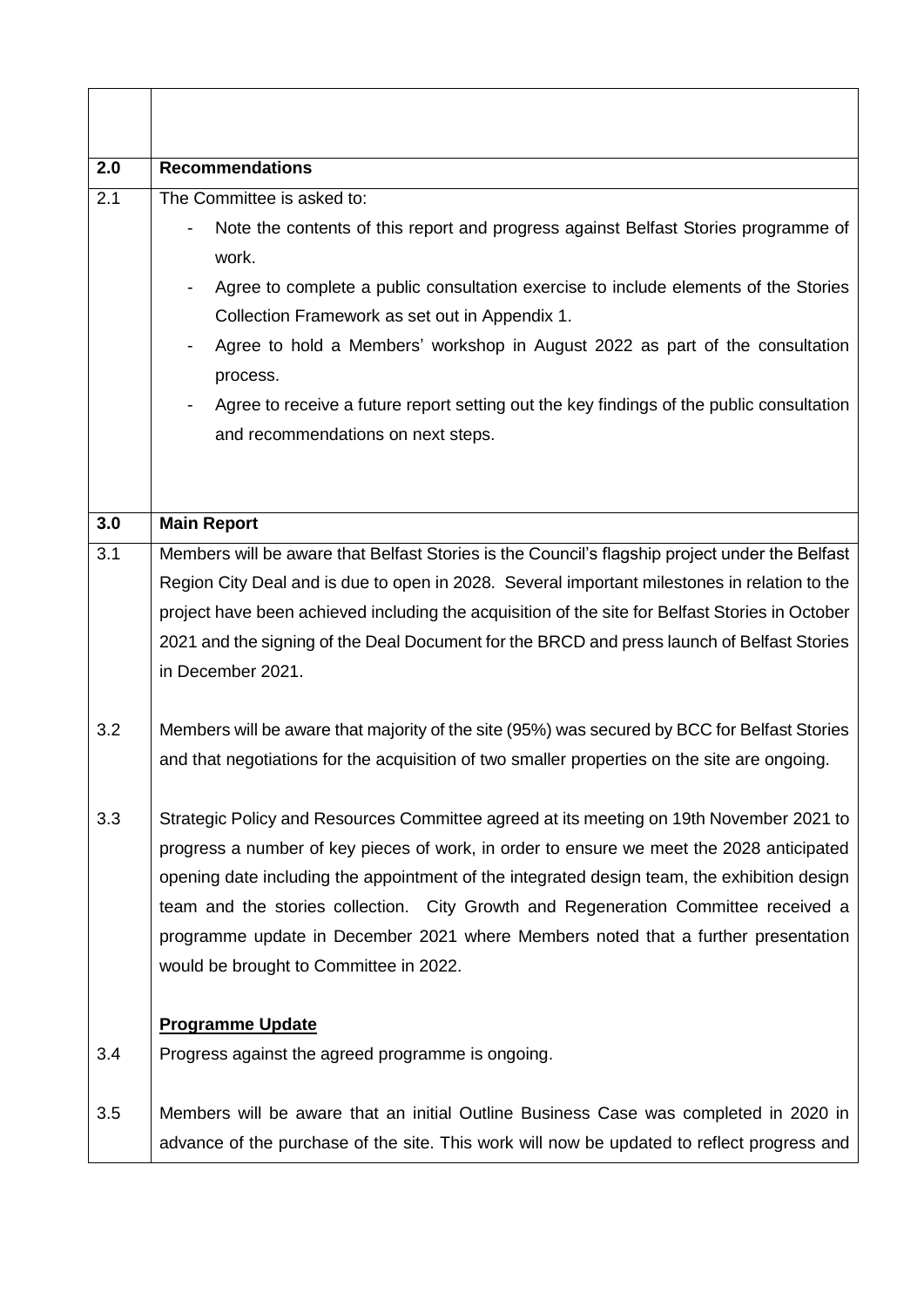project development. Following engagement with Tourism NI and the Department for Economy (DfE) and an assessment of options by the project team it is proposed that an updated Outline Business Case is submitted when concept designs have been further developed to RIBA Stage 2 in 2023, when the project would then move to departmental casework review. We have requested BRCD approval to move to this approach via the Tourism and Regeneration Advisory Board and the BRCD Executive Board.

- 3.6 To align with Belfast City Council's Net Zero Carbon Roadmap for Belfast and the Resilience Strategy, a feasibility study has been commissioned to assess the viability of using geothermal technology to meet the building's heating and cooling requirements. An initial report has been completed by Tetra Tech Ltd and concludes that geothermal is a viable option for the site with a shallow closed loop geothermal solution preferred. This would increase capital costs and alternative funding sources are being considered. However, as well as being a low carbon solution there would also be operational savings compared to air source alternatives. Further work will be required as detailed design work progresses and Members will be updated in due course.
- 3.7 Work is ongoing with Physical Programmes supported by KPMG to bring forward a number of key appointments as the project moves to the next phase of development. These include:
	- RIBA has been appointed following a tender exercise to provide the necessary expertise to conduct a Design Competition to appoint the Integrated Design Team.
	- Documentation is being finalised to commence the procurement in June 2022 of an Integrated Design Team, Interpretative Planning and Exhibition Design Team and Project Management and Design Assurance Team.
- 3.8 A Benefits Realisation Framework has been developed to define and refine the range of benefits and outcomes linked to the investment spending objectives of the project and Belfast Region City Deal (BRCD) funding. A key spending objective is "to create and sustain a diversified, vibrant city centre – attractive place to live in, invest in and work in" and within this objective we have been examined the wider impacts on the city centre, local community, local residents and local economy. Crucial to realising the impacts will be identifying the enabling mechanism(s) to deliver against expected benefits.
- 3.9 An important aspect of the wider benefits of Belfast Stories is to define and deliver social value including increasing secure employment and skills, building ethical and resilient supply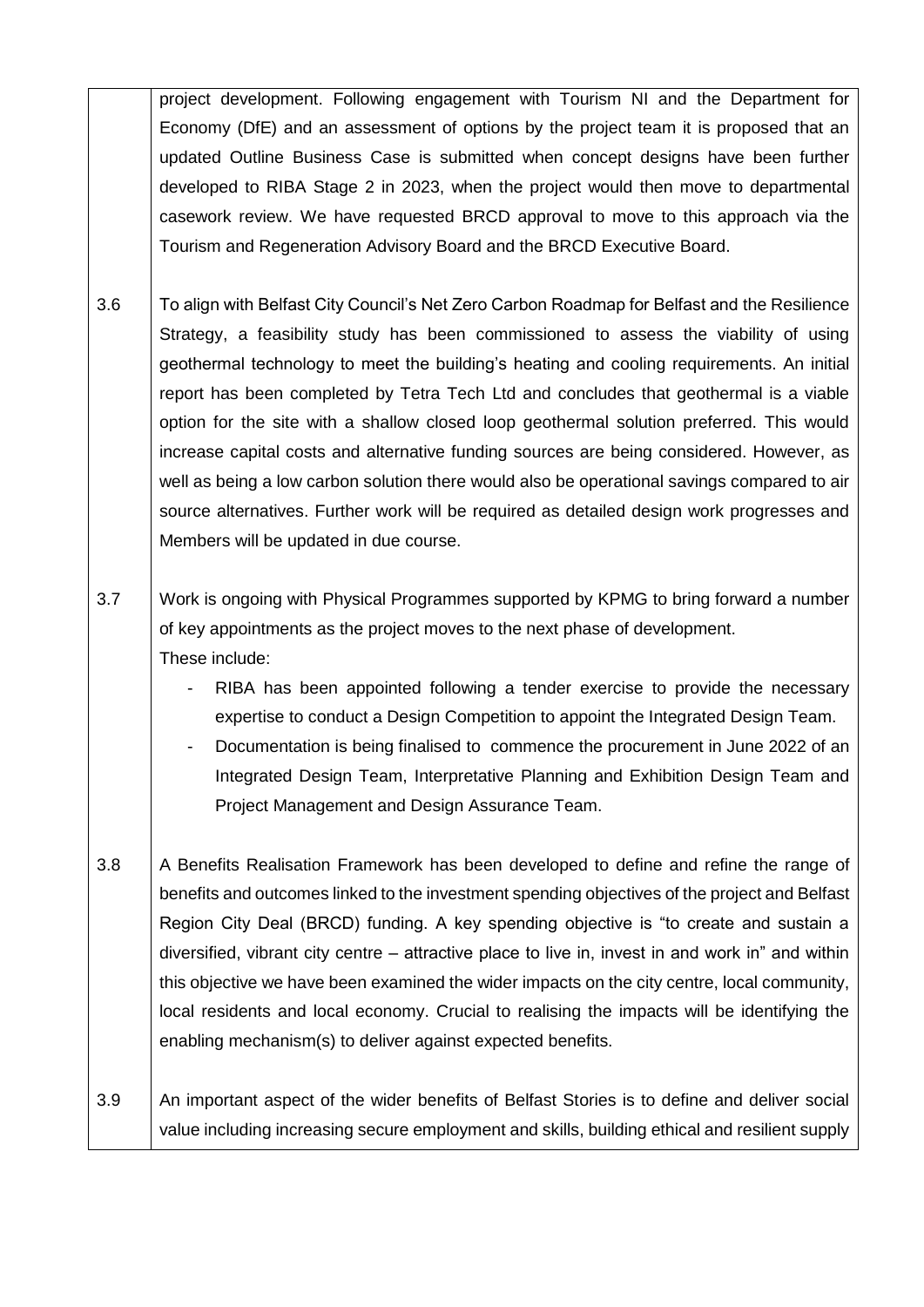chains, promoting wellbeing and delivering zero carbon. Social clauses will be included in all contracts in line with buy social Public Contract Regulations PPN 01/21 with the main value opportunities to be delivered during the construction phase 2025 - 2028.

- 3.10 A Social Value, Employability, Skills and Education group has been set up to advise and input on opportunities. In addition, members of the Belfast Stories project team have attended Social Value in Construction Contracts training as part of BRCD programme, to further understand and support the key themes around creating job opportunities, investing in skills, supporting social enterprises, new businesses, voluntary and community organisations, reduce our carbon footprint, promote equality and diversity and improve mental health and wellbeing.
- 3.11 It will be important for the Business Case for Belfast Stories to demonstrate delivery against social value outcomes. As part of the consultation and engagement process, the work strands of the draft engagement plan will be developed to ensure all opportunities are maximised that in turn will feed into the overall project Benefits Realisation Framework. This approach will be embedded into all aspects of the programme including opportunities as part of Stories collection.

## **Stories Collection Framework**

- 3.12 The collection of Belfast's stories underpins the Belfast Stories concept and is key to the success of the project in meeting its ambition and delivering the benefits. To support this work, Council commissioned Lord Cultural Resources to develop a Stories Collection Framework. The purpose of the Framework is to support the development of the Belfast Stories project and delivery of Council's wider ambitions as set out in the *Belfast City Centre Regeneration and Investment Strategy*, the *Belfast Agenda*, the ten-year cultural strategy, *A City Imagining* and the recently finalised tourism plan, *Make Yourself at Home.* This will provide a Framework for future plans and recognises the important role that many city partners representing the community, cultural and tourism sectors have in telling Belfast stories across the city and throughout the year.
- 3.13 Members will be aware that the Belfast Stories project seeks to strengthen existing structures and networks to ensure that the benefits of the project are realised on multiple levels. The initial concept for Belfast Stories identified the opportunity for a significant new anchor in the city centre that would not only deliver regeneration in the immediate area but also act as an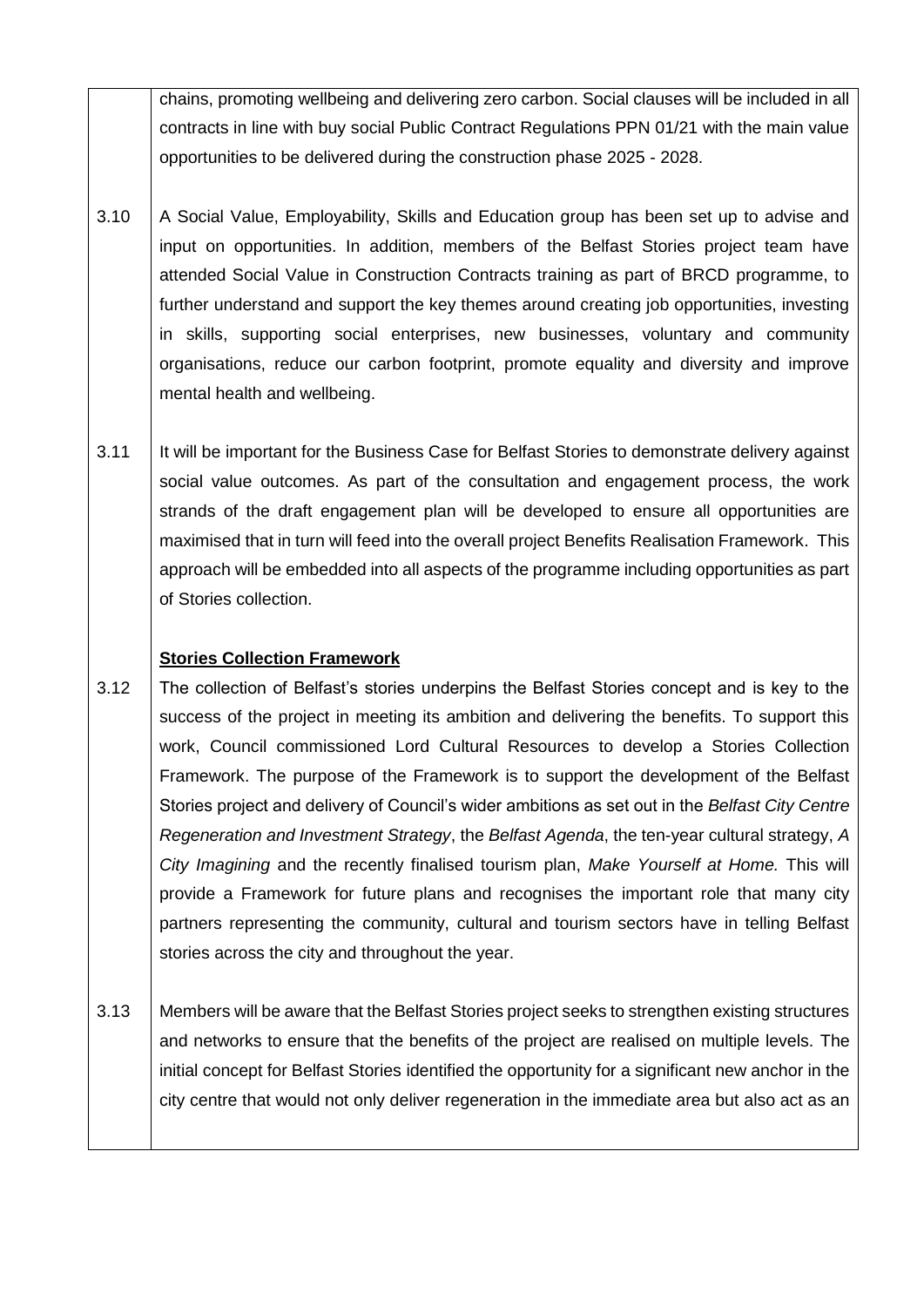anchor that would help establish a hub and spoke model to strengthen connectivity and flow of visitors across the city and support community tourism projects.

- 3.14 Working in collaboration with key stakeholders and subject matter experts across the city we have developed a Stories Collection Framework (SCF). The Stories Collection Framework outlines the proposed direction on a number of areas including:
	- Guiding principles programmes such as the Decade of Centenaries have established good practice in setting clear guiding principles that inform Council's position and partnership approach.
	- Ethical parameters  $-$  there are important ethical considerations that must be assessed and necessary processes put in place to ensure best practice is reached across engagement, collecting and telling of Belfast stories.
	- Themes  $-$  the purpose of the thematic framework is to assist in what will be a considerable undertaking to collect and arrange stories. This is an organisational tool and is not how the stories will be presented or told as this will be addressed at the next stage when the curatorial approach will be developed as part of public engagement and design processes.
	- Partnership approach this sets out a phased approach to a wider programme and partnership model to support cultural and tourism development in relation to collecting and telling Belfast stories. Whilst this will in turn support the building project, the potential benefits are much wider.
	- Governance Council is not a collecting organisation. This requires significant infrastructure and expertise. The governance is linked to the partnership model that locates Council within a wider stories ecosystem for the city and acknowledges the considerable expertise that exists in partner organisations.
- 3.15 The Stories Collection Framework is a flexible tool that will evolve over time. It is critical to ensuring the authenticity and diversity of the stories represented in Belfast Stories and across multiple initiatives. In its present form, the Framework seeks to:
	- Explore new ways and perspectives of telling the stories of the people of Belfast.
	- Bring the people of Belfast into the heart of the initiatives.
	- Increase accessibility of existing collections across the city and beyond.
	- Identify and address gaps in stories that have not been collected or that lack visibility.
	- Encourage long term active engagement with partners creating a network across the city and beyond that will increase opportunities to participate in the cultural life and support neighbourhood tourism.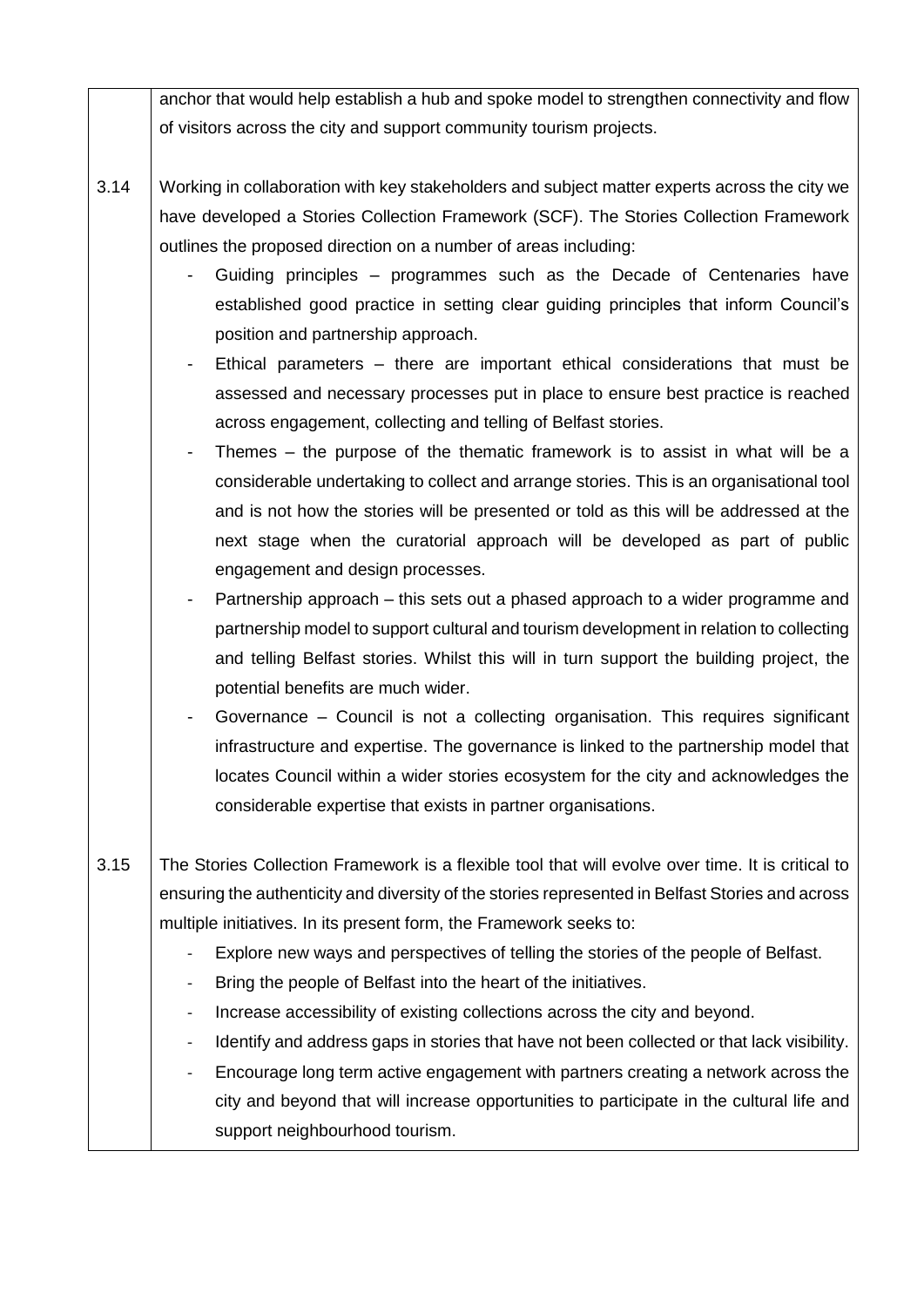|      | Identify efficient and sustainable ways of sharing and putting collections to their best                        |
|------|-----------------------------------------------------------------------------------------------------------------|
|      | use.                                                                                                            |
|      | Bring in new perspectives and creativity in adding to the city-wide cultural offerings.                         |
| 3.16 | From 2022 it is proposed that Council delivers a Belfast Stories Programme that will include:                   |
|      | Story collection audit – to better understand what stories have been collected and                              |
|      | current levels of access to these collections.                                                                  |
|      | Feasibility study – to establish what infrastructure (including digital) may be required                        |
|      | to support a city level collecting initiative.                                                                  |
|      | Public engagement programme – as outlined below and at appendix 2 the public<br>$\overline{\phantom{a}}$        |
|      | consultation is the beginning of a sustained programme of engagement with the city.                             |
|      | Pilot projects – this would include alignment to planned activity and commissioning<br>$\overline{\phantom{a}}$ |
|      | of new work to help test the Framework.                                                                         |
|      | Partnerships - establish joint working within Council on initiatives such as Year of                            |
|      | Culture, UNESCO City of Music and neighbourhood tourism to deliver on shared                                    |
|      | objectives. New partnerships would also be developed (local and international) with                             |
|      | community, cultural and tourism partners to begin to establish a Stories network in                             |
|      | advance of the building opening in 2028.                                                                        |
|      | <b>Public consultation</b>                                                                                      |
| 3.17 | Belfast City Council's Consultation and Engagement Framework describes a broad spectrum                         |
|      | of two-way communication (from consultation to engagement to involvement) between the                           |
|      | council and its residents and stakeholders. It recognises that effective dialogue helps make                    |
|      | decisions, policies and services that are better suited to the people they are intended to                      |
|      | benefit. It is in line with this that Belfast Stories seeks to ensure that equality, diversity and              |
|      | inclusion are at its core, supported by a co-designed and inclusive process throughout all                      |
|      | aspects of the project.                                                                                         |
| 3.18 | Belfast City Council appointed Smith and Kent Consulting to provide specialist guidance and                     |
|      | support to plan and assist with Belfast Stories consultation and engagement. This Belfast                       |
|      | Stories Engagement Plan (Appendix 2) brings together a range of consultation, engagement                        |
|      | and involvement approaches to build on best practice, statutory requirements and                                |

3.19

stakeholder expectations.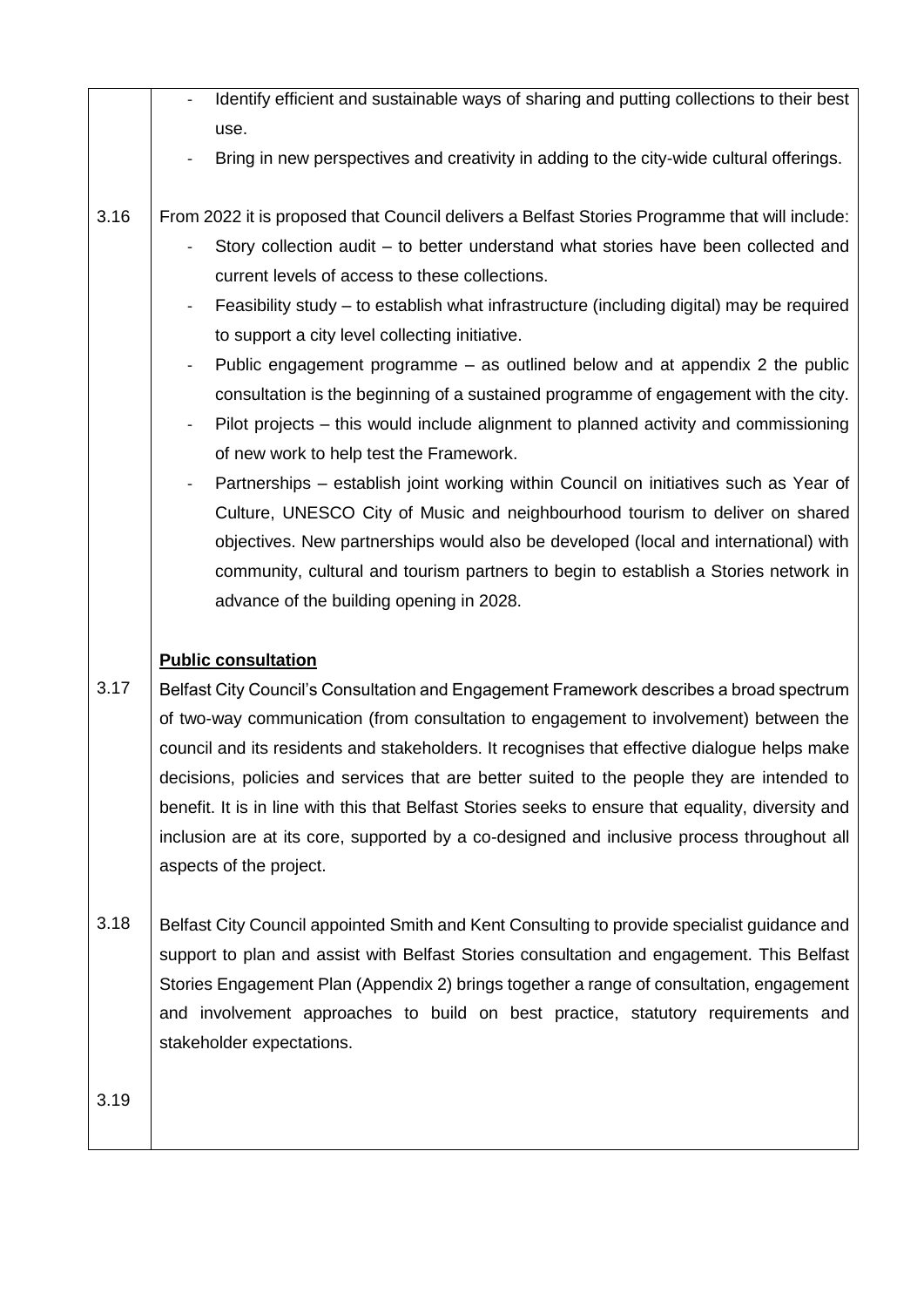|      | The overall approach seeks to build long-term relationships while using a variety of methods                                                                                                                                                                                                                                                                                                                                                                                                                                                                                |
|------|-----------------------------------------------------------------------------------------------------------------------------------------------------------------------------------------------------------------------------------------------------------------------------------------------------------------------------------------------------------------------------------------------------------------------------------------------------------------------------------------------------------------------------------------------------------------------------|
|      | to engage people on the terms they want to be engaged. As an initial step it is proposed that                                                                                                                                                                                                                                                                                                                                                                                                                                                                               |
|      | a public consultation is carried out early in the process.                                                                                                                                                                                                                                                                                                                                                                                                                                                                                                                  |
| 3.20 |                                                                                                                                                                                                                                                                                                                                                                                                                                                                                                                                                                             |
| 3.21 | The purpose of the engagement plan is:<br>To help make Belfast Stories a destination that resonates with local people,<br>captivates visitors and is welcoming of all.<br>To bring Belfast Stories to life through the knowledge, insight and ideas of its people<br>and stakeholders.<br>This engagement plan covers RIBA Stage 2 as aligned to overall Belfast Stories programme,<br>which runs from May 2022 to June 2023. During this stage, concept designs and plans are<br>produced in line with the requirements of the project brief. This will include plans for: |
|      |                                                                                                                                                                                                                                                                                                                                                                                                                                                                                                                                                                             |
|      | the layout of the building                                                                                                                                                                                                                                                                                                                                                                                                                                                                                                                                                  |
|      | the design of the exhibition space                                                                                                                                                                                                                                                                                                                                                                                                                                                                                                                                          |
| 3.22 | the Story Collection Framework                                                                                                                                                                                                                                                                                                                                                                                                                                                                                                                                              |
|      |                                                                                                                                                                                                                                                                                                                                                                                                                                                                                                                                                                             |
| 3.23 | There will be two broad parts to our engagement between May 2022 and June 2023.                                                                                                                                                                                                                                                                                                                                                                                                                                                                                             |
|      |                                                                                                                                                                                                                                                                                                                                                                                                                                                                                                                                                                             |
|      | <b>Public Consultation</b>                                                                                                                                                                                                                                                                                                                                                                                                                                                                                                                                                  |
|      | The public consultation is planned to run for 14 weeks from week commencing 6th June to<br>14 September 2022. The public consultation will focus on:                                                                                                                                                                                                                                                                                                                                                                                                                        |
|      | Raising awareness of Belfast Stories so that people are excited and want to continue<br>to be engaged in its development.                                                                                                                                                                                                                                                                                                                                                                                                                                                   |
|      | Making sure that Belfast Stories can be a positive experience for everyone, including<br>consultation on the EQIA, RNIA and Story Collection Framework.                                                                                                                                                                                                                                                                                                                                                                                                                     |
|      | Asking people how they would like to continue to be involved in the ongoing                                                                                                                                                                                                                                                                                                                                                                                                                                                                                                 |
|      | engagement.                                                                                                                                                                                                                                                                                                                                                                                                                                                                                                                                                                 |
| 3.24 |                                                                                                                                                                                                                                                                                                                                                                                                                                                                                                                                                                             |
|      | <b>Ongoing Engagement</b>                                                                                                                                                                                                                                                                                                                                                                                                                                                                                                                                                   |
|      | Ongoing engagement will be structured around four work strands:                                                                                                                                                                                                                                                                                                                                                                                                                                                                                                             |
|      | Equity                                                                                                                                                                                                                                                                                                                                                                                                                                                                                                                                                                      |
|      | Sustainability                                                                                                                                                                                                                                                                                                                                                                                                                                                                                                                                                              |
|      | Partnership                                                                                                                                                                                                                                                                                                                                                                                                                                                                                                                                                                 |